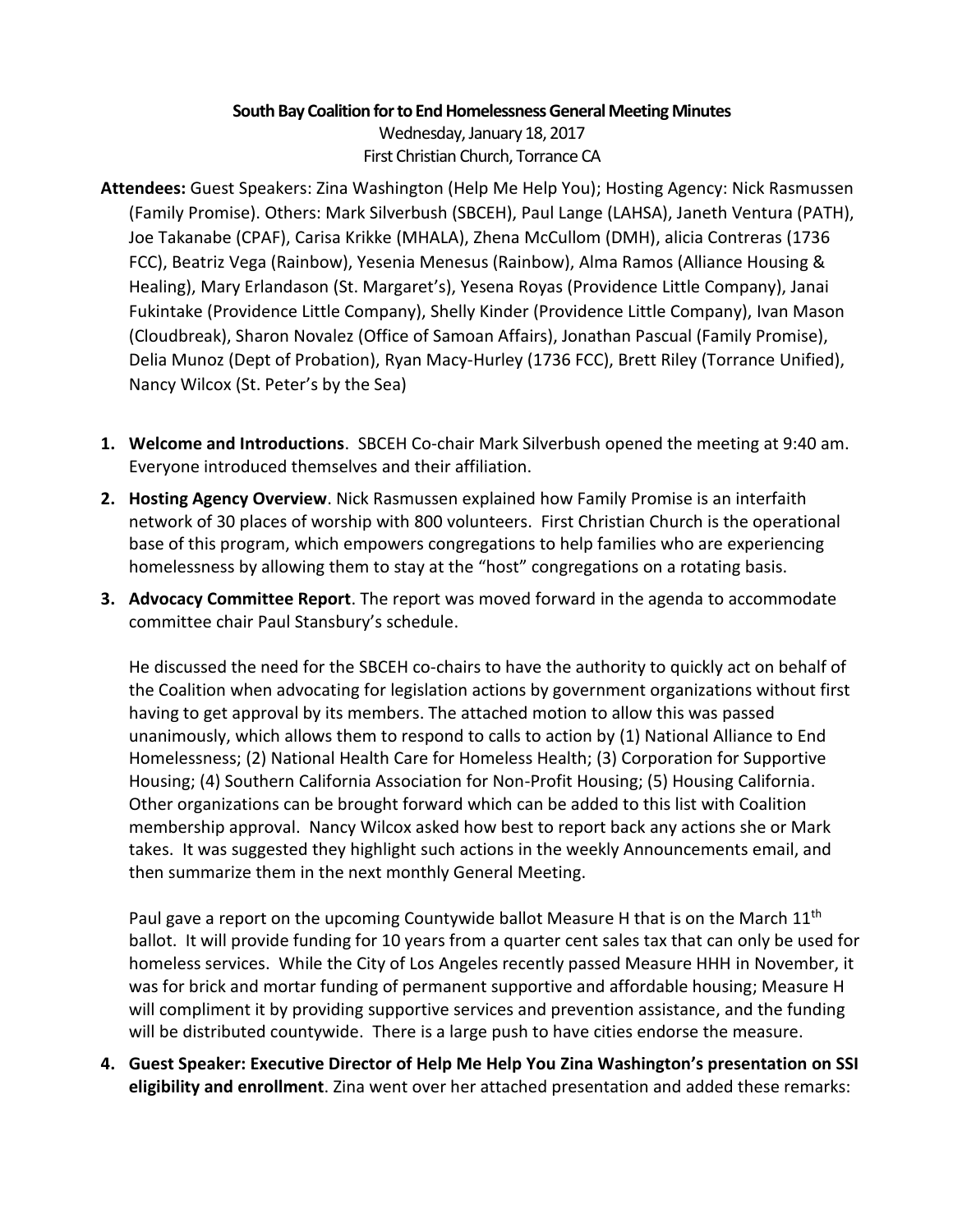- A major difference between the two is that SSI is based on one's need, while SSDI is based on having a work history. The benefit is more for SSDI as well.
- For the Disability Determination Process, a person qualifies if making \$1,000 or less a month. The medical condition must be "severe." A client will be referred to a primary physician if she or she does not have one. Having multiple conditions is helpful with establishing eligibility.
- Clients are encouraged to use the enrollment form she provided. Referrals from any agency are welcome, as are walk-ins, but it is better to have an appointment.
- The basic steps for applying for SSI or SSDI include:
	- $\circ$  Completing the application and getting medical records, often by signing a release so her agency can request them on behalf of the client.
	- o Having a medical checkup
	- o Getting the work history documentation (past 15 years)
	- $\circ$  Completing a medical summary report, which includes when the disability started
- Zina is based at the Multi-Service Center in Long Beach. Her agency is also under the CES for Individuals contract for SPA 8, and is collocated at St. Margaret's Center/Lennox the 2<sup>nd</sup> Tuesday of each month and at Harbor Interfaith Services/San Pedro the 3<sup>rd</sup> Tuesdays.
- After submitting an application, it typically takes about 1 month to hear from the Social Security Administration. Often more documentation is requested. It can take up to another 120 days to get the response. During this timeframe, the client may be asked to visit another doctor.
- **5. 2017 Homeless Count Status.** Paul Lange gave the following report:
	- About 450 volunteers have "registered" as of today. Of that, 249 have "RSVP'd" or selected the site in which they want to volunteer; 76 are return volunteers from the 2016 Count. By January  $21^{st}$ , those who have not selected a site will be automatically assigned one.
	- Paul suggested signing up family members is a great way for them to have an opportunity see what you do.
- **6. Minutes Review and Approval**. The December 2016 meeting minutes were approved without change.
- **7. Co-Chairs' Report.** Nancy reported on the Youth Count and the Blitz Day taking place on January  $31<sup>st</sup>$ .

The meeting was adjourned at 10:52 am.

Respectfully submitted by Nancy Wilcox.